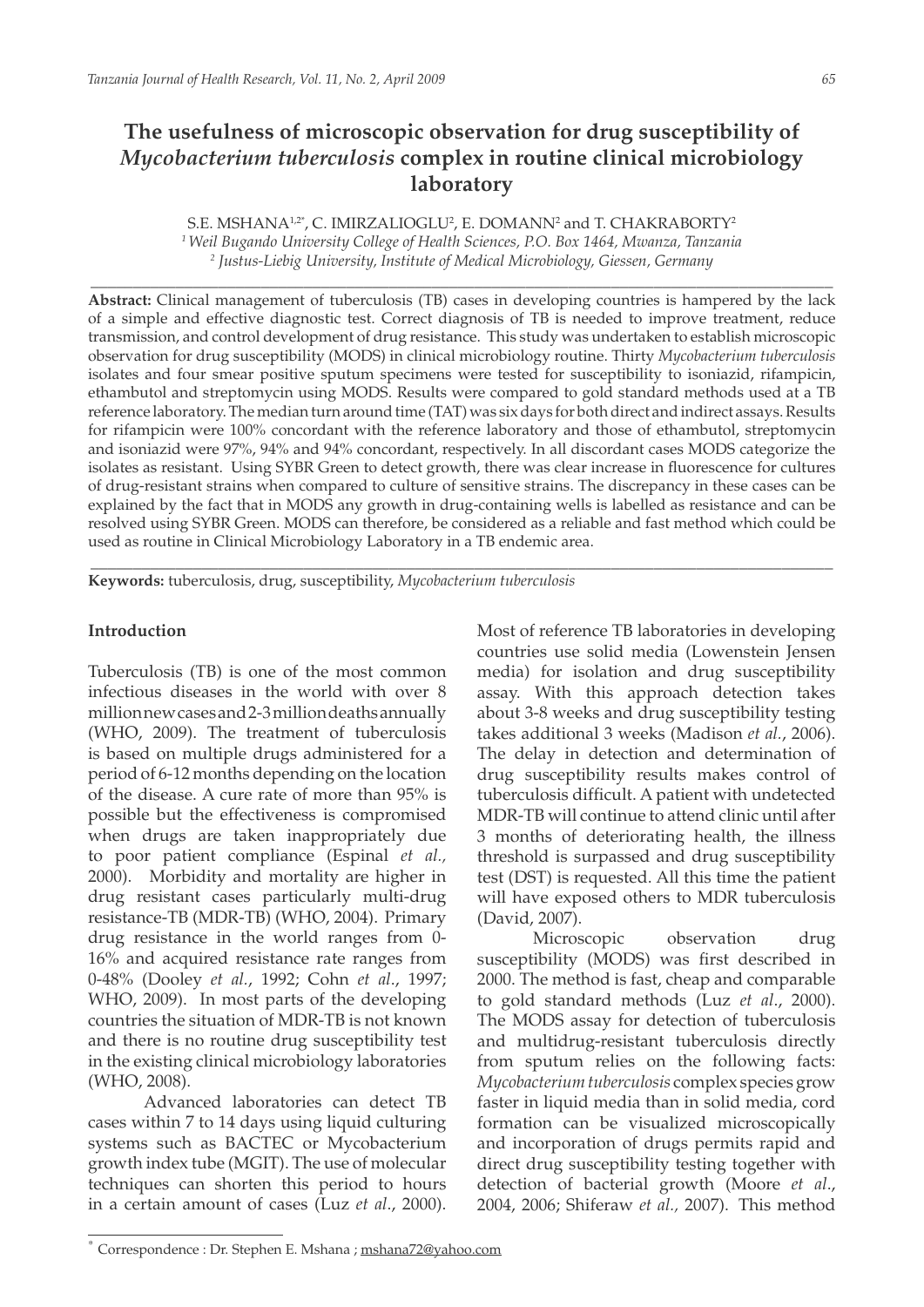was evaluated in large field studies in 2006 and different countries are currently evaluating the method for applicability in the specific countries (Moore *et al,* 2006; WHO, 2008; Brady *et al,* 2008). This study was conducted to evaluate the usefulness of MODS assay as a routine procedure in Clinical Microbiology Laboratory aiming at promoting this method for developing countries.

# **Methods and Materials**

# *Bacterial isolation*

The study was conducted at Clinical Microbiology Laboratory at Institute of Medical Microbiology in Giessen, Germany. Thirty preserved *Mycobacterium tuberculosis* isolates; recovered in 2006 and four smear positive sputum specimens from patients attending Infectious Clinic Unit at University Hospital, Giessen were tested using MODS as described previously (Luz *et al.*, 2000; Moore *et al.*, 2004). The results were compared with results from Borstel Germany TB Reference Laboratory, Middlebrook 7H9 broth (Becton Dickinson, Sparks, Md.) supplemented with 10% oleic acid, albumin, dextrose (OADC) and 0.2% glycerol (Sigma) was prepared as per manufacturer instruction: 4.7g of the powder was mixed (7H9 Base powder) in 900 ml of distilled water containing 2ml glycerol, then was autoclaved at  $121^{\circ}$ C for 10 minutes. Aseptically 100ml of OADC was added and 7.2 ml of 7H9 broth was dispensed into 15 ml sterile tube followed by 160µl of PANTA antibiotic mixture (BD Franklin Lakes, NJ USA 07417) was added to make final concentration of PANTA 20µl/ml.

# *Susceptibility assay*

Indirect and direct susceptibility assays were performed as recommended in previous studies (Luz *et al*., 2000; Shiferaw *et al*., 2007). Recommended critical concentrations and one higher concentration were tested for each drug. For indirect assay isolates from Mycobacterium growth index tube (MGIT) were taken and vortexed and left to settle for 20 min., the supernatant was diluted using 7H9 broth to 0.5 McFarland equivalents. The 800µ of diluted sample was added into 7.2 ml of 7H9 broth. For direct susceptibility assay, the pellets of decontaminated sputum were reconstituted with 1ml of 7H9 broth and 800µl of the mixture was added in 7.2 ml 7H9 broth. Using prepared working sheet, 540µl of the mixture (7.2ml of 7H9 and 800µl of sample) was

distributed into corresponding 24 wells plates (Sigma). Two wells without antibiotics and the other two wells of different concentration of antibiotics. Stock solutions of antibiotics were made as follows: Isoniazid (INH) 1mg/ml with distilled water, rifampicin (RIF) 1.0mg/ml with methanol, ethambutol (ETH) 2.5mg/ml with distilled water and 2.0mg/ml streptomycin (STR) with distilled water. Solutions were filter sterilized using 0.22µm filters and 1ml aliquots were stored at -20°C. Working solutions were made by diluting stock solutions with sterile distilled water. Concentrations of working solutions were as follows: isoniazid 1 and  $4\mu$ g /ml, rifampicin 10.0 and 5.0µg/ml, ethambutol 25 and 50µg/ml and streptomycin 20 and 60µg/ ml (David *et al*., 2007).

In each well, 60µl of working solution of antibiotics was added. 60µl of 7H9 broth was applied to the drug free wells. The final concentrations of the examined drugs were 0.1 and 0.4µg/ml INH, 0.5 and 1µg/ml RIF, 2.5 and 5µg/ml ETH and 2 and 6µg/ml STR.Plates were covered and sealed completely with parafilm (Chicago, IL 60631) and incubated at  $37^{\circ}$ C for up to 40 days. Culture plates were examined under inverted light microscope (Leitz GmbH) at magnification of 32x daily from day 4 to 7 and alternate day from day 9 to 21 and twice weekly from day 26 to 40.

Positive culture was identified by cord formation characteristic of *M. tuberculosis* (Figure 1). Drug free wells were examined first. In case of growth in these wells and absence of growth in drug contained wells, the isolate was considered susceptible. Bacterial and fungal contamination was recognized by rapid overgrowth and clouding in the wells. The first day of visible growth was noted. Plates were examined in subsequent days to confirm susceptibility results. This was done two days after growth in the drug free wells was detected. Two examiners read the plates independently. In discordant cases a third person was used to resolve the difference. The results were compared to results from reference laboratory.

The use of SYBR Green stain (Molecular Probes, USA) to quantify mycobacterial growth was also investigated. Portions (200µl) of cultures from 10 strains growing at day 0, 4 and 7 in culture broth with and without antibiotics were heat-inactivated before staining with 10µl of SYBR Green and examined for fluorescence emission (Molecular Devices, USA).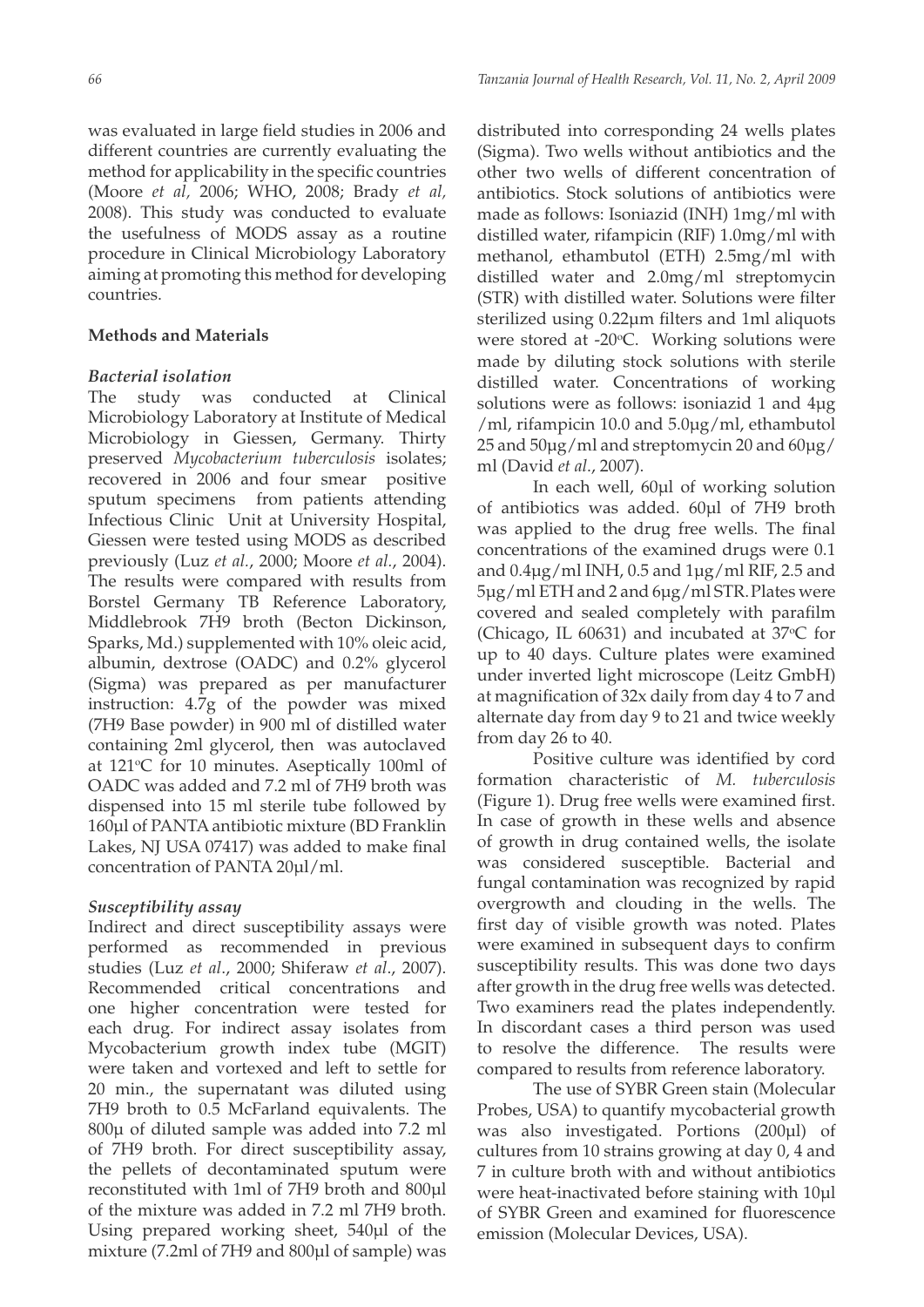## **Results**

The median turn around time (TAT) was 6 days (range= 4-15 days). The susceptibility results were 100% concordant with reference laboratory for rifampicin, 97% concordant for ethambutol and 94% concordant for isoniazid and streptomycin (Table 1).

Two isolates were confirmed to be *Mycobacterium tuberculosis* complex using an inverse hybridization genotyping assay (Hain Lifescience GmbH) and they had TAT of 6 and 7 days. One which had cord like morphology and overgrowth within 48h was identified as *Mycobacterium chelonae.* The fourth direct sample was positive after 8 days and exhibited star-like growth. This was identified as *Mycobacterium* 

**Table 1: Susceptibility results of the isolates of** *Mycobacterium tuberculosis* **complex**

| Drug         | <b>MODS</b> |            | <b>TB Reference Lab</b> |            | Agreement  |            |
|--------------|-------------|------------|-------------------------|------------|------------|------------|
|              | Sensitive   | Resistant  | <b>Sensitive</b>        | Resistant  | Concordant | Discordant |
| Rifampicin   | 33(97%)     | $1(3.0\%)$ | $33(97\%)$              | $1(3.0\%)$ | 34 (100%)  | $\theta$   |
| Ethambutol   | $31(92\%)$  | $3(8.0\%)$ | $32(94\%)$              | $2(6.0\%)$ | $33(97\%)$ | $1(3.0\%)$ |
| Isoniazid    | 26(76%)     | 8(24%)     | $28(82\%)$              | 6(18%)     | $32(94\%)$ | $2(6.0\%)$ |
| Streptomycin | 27(79%)     | 7(21%)     | $29(86\%)$              | 5(14%)     | $32(94\%)$ | $2(6.0\%)$ |

MODS: Microscopic Observation Drug Susceptibility

Sybr green showed clear increase in fluorescence intensity in drug resistant wells compared to drug sensitive wells (Figures 2 and 3).



**Figure 1: Characteristics serpentine structure of** *M. tuberculosis complex* **colonies A, B and C grown in Middlebrook 7H9 broth of MODS, seen under inverted light microscope (32 x magnifications)**



**Figure 2: Sybr-Green fluorescence as an indicator for growth in an isoniazid (INH) resistant but rifampicin (RIF) sensitive** *M. tuberculosis* **strain**

*celatum* and it was correctly labelled resistant to isoniazid, rifampicin, ethambutol and streptomycin by MODS.



**Figure 3: Sybr-Green fluorescence as an indicator for growth in an isoniazid (INH) and rifampicin (RIF) sensitive** *M. tuberculosis*

### **Discussion**

The median turn around time (TAT) observed in this study was 6 days. This is slightly lower than the TAT (7-9 days) observed by others (Luz *et al.*, 2000; Moore *et al*., 2004). The TAT was comparable to MGIT, and BACTEC which have median turn around time of 14 days from receiving of specimen to susceptibility results. Using Lowenstein Jensen (LJ) slopes the median TAT for indirect assay from receiving specimens to susceptibility results was 3.5 weeks. Two weeks can be gained if LJ proportion method is used to asses drug susceptibility (Luz *et al*., 2000).

In four direct samples assessed, TAT was comparable to previous studies (Luz *et al*., 2000; Moore *et al*., 2004, 2006). Two members of the *Mycobacterium tuberculosis* complex namely, *Mycobacterium chelonae* and *Mycobacterium celatum* were identified in this study. *M. celatum*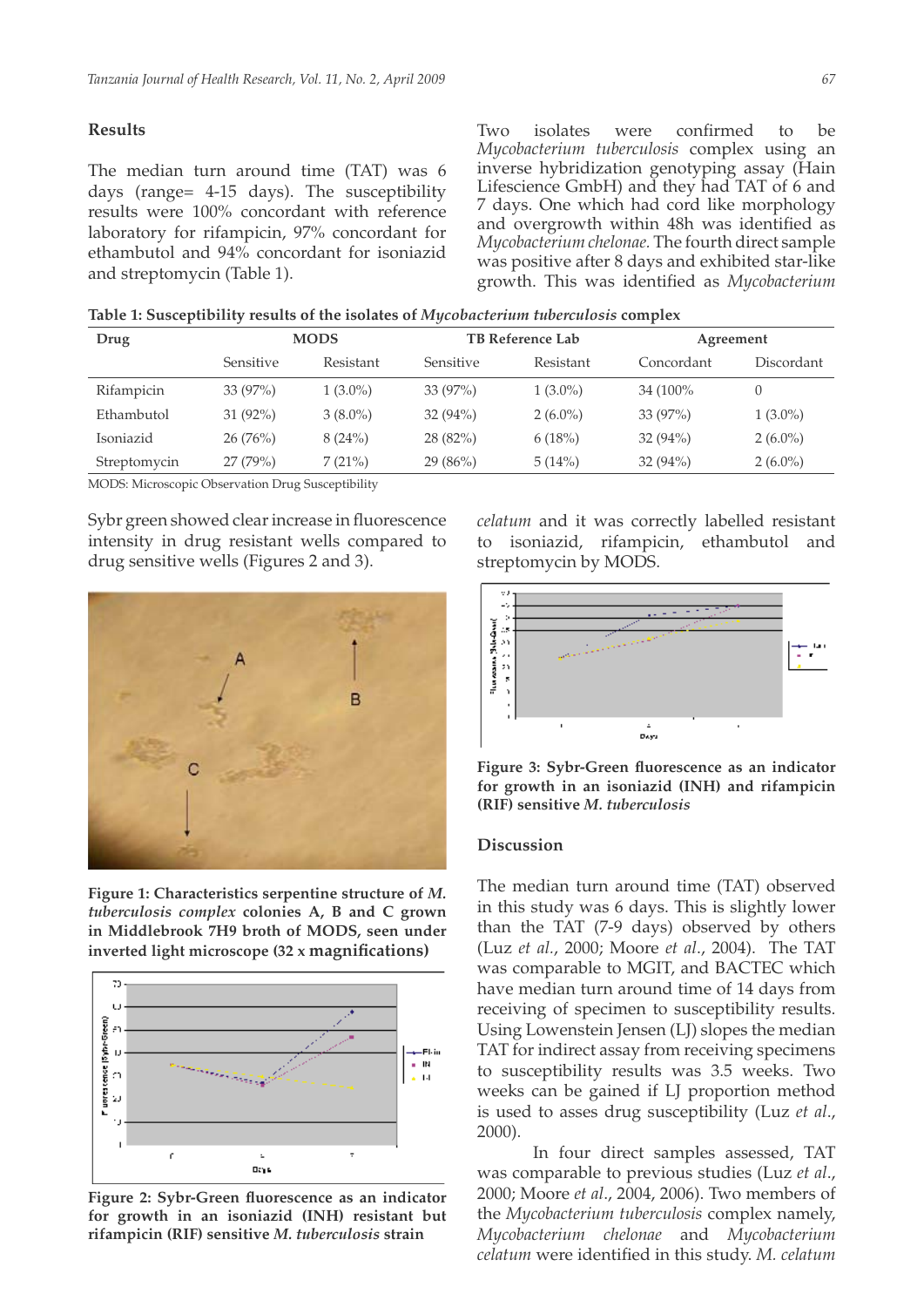was found resistant to isoniazid, rifampicin, ethambutol and streptomycin by MODS (Moore *et al*., 2004). The cording growth characteristic has been found to be useful in identifying *M. tuberculosis* complex. *M. chelonae* and *M. smegmatis* also display cord like growth but can be easily differentiated from *M. tuberculosis* complex by markedly faster growth (Luz *et al*., 2000; Moore *et al*., 2004). *M. chelonae* grows fast with visible colonies within 48h (David, 2007).

Generally in this study susceptibility results were 100% concordant to results from TB reference laboratory for rifampicin, 97% concordant for ethambutol and 94% concordant for isoniazid and streptomycin. In all discordant cases MODS showed resistance, rather than susceptibility. In two cases the bacteria were resistant to low concentration of streptomycin and isoniazid (Moore *et al*., 2004, 2006). The discordance in these cases can be explained by the fact that in MODS, as a qualitative method, any growth in drug containing wells is labelled as resistance. Due to lack of colonies, proportion could not be calculated in MODS. Decrease in antibiotic potency due to storage, inocolum variation or true resistance are other possible explanations. In the two cases of low level resistance, decrease in drug potency was suspected and retesting with new stock solution of isoniazid and streptomycin was performed. These samples were found to be sensitive with new stock solution of isoniazid and streptomycin. It was noted, that the stock solution had been stored for 10 weeks at  $-20^{\circ}C$ at the time of susceptibility assay. One isolate which was resistant to ethambutol on indirect assay, was also found to be resistant on direct assay to low  $(25\mu g/ml)$  and high  $(50\mu g/ml)$ ethambutol concentration on repeat.

The method can be used in clinical microbiology routine for both indirect susceptibility assay as in this study and for direct susceptibility assay as recommended previously (Moore *et al*., 2004). Using it for indirect susceptibility assay in places where indirect assay using LJ proportion method is performed as in most developing countries, it will shorten the time for susceptibility results by more than 2 weeks.

To address microscopic bias the use of SYBR Green to quantify mycobacterial growth can be used. However, further research is needed in this area. In this study clear increase in fluorescence for cultures of drug-resistant strains when compared to culture of sensitive strains was observed. Thus this modification

allows quantification of growth and extends the utility of MODS as a routine laboratory tool. This method is fast and gives comparable results with standards methods. It can also be readily used as a routine method in regional and tertiary clinical microbiology laboratories in developing countries where drug-resistant tuberculosis is a major problem. Establishment of MODS in developing countries for routine *M. tuberculosis* susceptibility testing will help to guide TB therapy and monitor for MDR and extensively drug resistance.

Received 26 September 2008 Revised 27 March 2009 Accepted 27 March 2009

\_\_\_\_\_\_\_\_\_\_\_\_\_\_\_\_\_\_\_\_\_\_

## **References**

- Brady, M.F, Coronel, J, Gilman, R.H. & Moore, D. A. (2008) The MODS method for diagnosis of tuberculosis and multidrug resistant tuberculosis. *Journal of Visualized Experiments* 11 (17) p ii: 845. doi: 10.3791/845.
- Cohn, D.L., Bustro, F. & Raviglinone, M.C. (1997) Drug resistant tuberculosis review of the worldwide situation and WHO/ IUATLD Global surveillance Project. *Clinical Infectious Diseases* 24, 512-513.
- David, A.J. (2007) Future prospects for the MODS assay in multidrug-resistant tuberculosis diagnosis. *Future Microbiology* 2, 97-101.
- Dooley, S.W., Jarvis, W.R., Marlone, W.J. & Synder, D.E. (1992) Multi–drug resistant tuberculosis (editorial) *Annals of Internal Medicine* 117, 257-258.
- Espinal, M.A., Kim, S.J. & Suarez, P.A. (2000) Standard short course chemotherapy for drug resistant tuberculosis treatment outcome in six countries. *Journal of American Medical Association* 283, 2537- 2545.
- Luz, C., Tien-Shun, L. & Robert, H. (2000) Rapid and efficient detection and drug susceptibility testing of *Mycobacterium tuberculosis* in sputum by microscopic observation of broth cultures. *Journal of Clinical Microbiology* 38, 1203-1208.
- Madison, B., Robinson, D. I., George W, Gross, H., Lipman, B. & Metchok, A. (2006) Multi-center evaluation of ethambutol susceptibility testing of *Mycobacterium tuberculosis* by agar proportion and radiometric methods. *Journal of Clinical Microbiology* 36, 1214-1219.
- Moore, D.A.J., Evans, C.A.W., Gilman, R.H.,